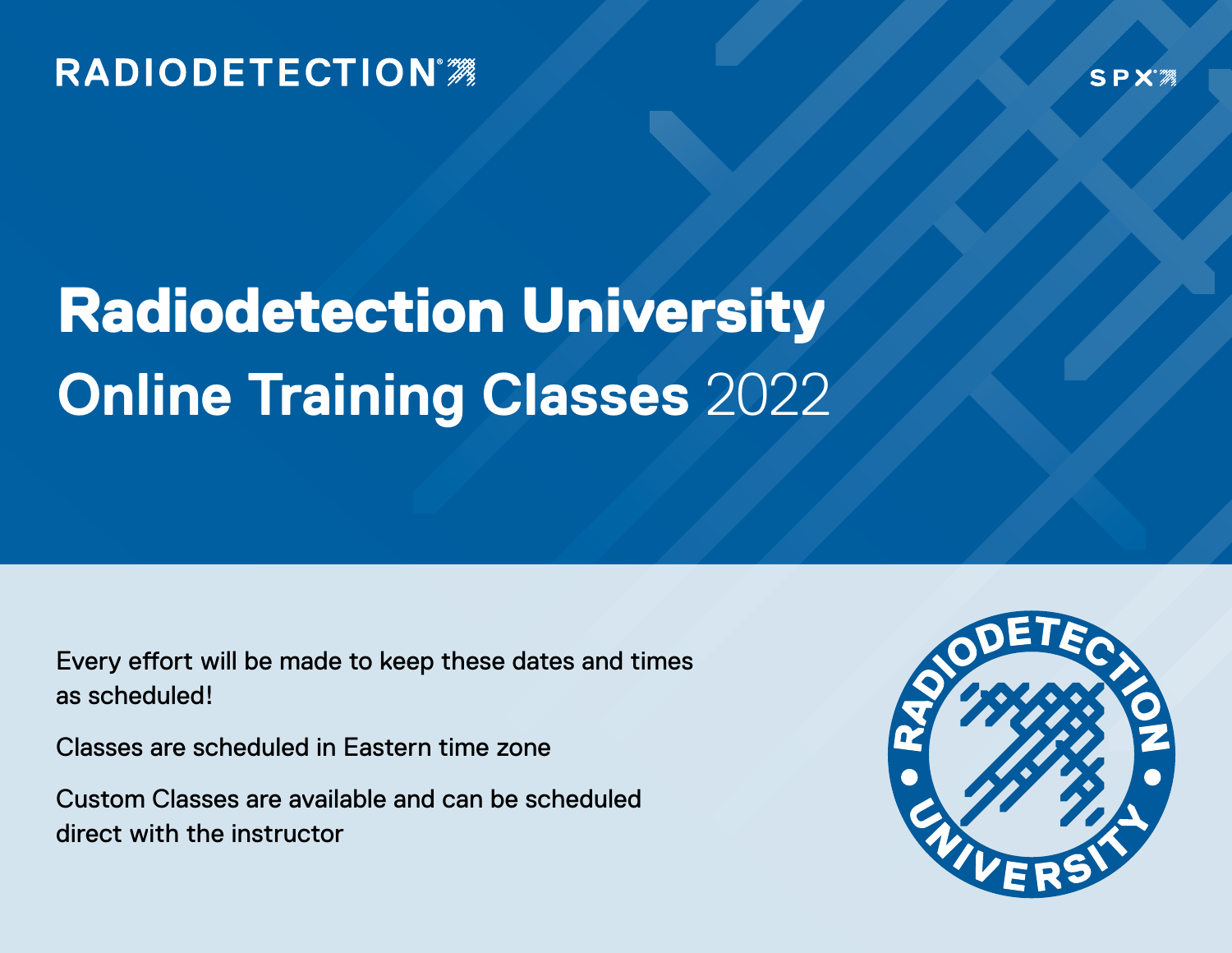## **January** 2022



| Sunday         | Monday         | Tuesday                                                                                            | Wednesday                                                                                             | Thursday                                                                                                 | Friday | Saturday |
|----------------|----------------|----------------------------------------------------------------------------------------------------|-------------------------------------------------------------------------------------------------------|----------------------------------------------------------------------------------------------------------|--------|----------|
|                |                |                                                                                                    |                                                                                                       |                                                                                                          |        |          |
| $\overline{2}$ | $\overline{3}$ | $1:30 \text{ pm} - 3:00 \text{ pm}$<br><b>Std. Locator class</b><br>RD8100/RD7100<br>RD8200/RD7200 | 5<br>$1:30 \text{pm} - 3:00 \text{pm}$<br><b>Adv. Locator class</b><br>RD8100/RD7100<br>RD8200/RD7200 | 6<br>$1:30 \text{pm} - 3:00 \text{pm}$<br><b>Pipeline Current</b><br><b>Mapping class</b><br><b>PCMx</b> | 7      | 8        |
| $\hbox{9}$     | 10             | 11                                                                                                 | 12                                                                                                    | 13                                                                                                       | 14     | 15       |
| 16             | 17             | 18                                                                                                 | 19                                                                                                    | 20<br>$12:00 \text{pm} - 1:00 \text{pm}$<br>u-LOCATE<br>overview<br>and training                         | 21     | 22       |
| 23             | 24             | 25                                                                                                 | 26                                                                                                    | 27                                                                                                       | 28     | 29       |
| 30             | 31             |                                                                                                    |                                                                                                       |                                                                                                          |        |          |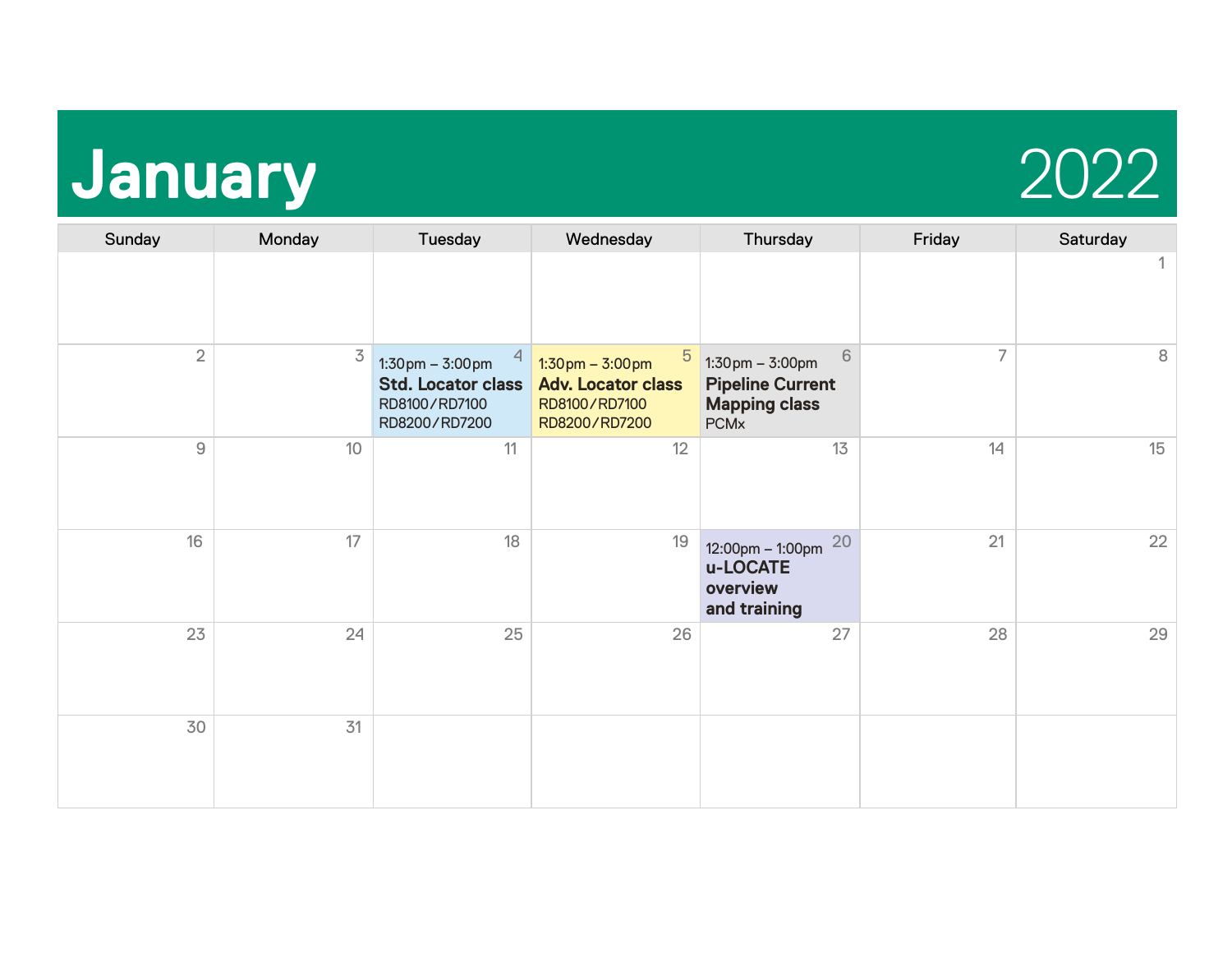### **February** 2022



| Sunday | Monday | Tuesday                                                                                                 | Wednesday                                                                                               | Thursday                                                                                                       | Friday | Saturday |
|--------|--------|---------------------------------------------------------------------------------------------------------|---------------------------------------------------------------------------------------------------------|----------------------------------------------------------------------------------------------------------------|--------|----------|
|        |        | $9:00$ am $-1:00$ pm<br><b>EKKO</b><br><b>Project-Core</b><br>3 part series-SensoftU                    | $\overline{2}$                                                                                          | 3                                                                                                              | 4      | 5        |
| 6      | 7      | 8<br>$1:30 \text{ pm} - 3:00 \text{ pm}$<br><b>Std. Locator class</b><br>RD8100/RD7100<br>RD8200/RD7200 | 9<br>$1:30 \text{ pm} - 3:00 \text{ pm}$<br><b>Adv. Locator class</b><br>RD8100/RD7100<br>RD8200/RD7200 | 10<br>$1:30 \text{ pm} - 3:00 \text{ pm}$<br><b>Pipeline Current</b><br><b>Mapping class</b><br><b>PCMx</b>    | 11     | 12       |
| 13     | 14     | $9:00$ am $-1:00$ pm $15$<br><b>EKKO</b><br><b>Project-Examine</b><br>3 part series-SensoftU            | 16                                                                                                      | $12:00 \text{ pm} - 1:00 \text{ pm}$ <sup>17</sup><br><b>Magnetic Locator</b><br>product lines and<br>training | 18     | 19       |
| 20     | 21     | 22                                                                                                      | 23                                                                                                      | 24                                                                                                             | 25     | 26       |
| 27     | 28     |                                                                                                         |                                                                                                         |                                                                                                                |        |          |
|        |        |                                                                                                         |                                                                                                         |                                                                                                                |        |          |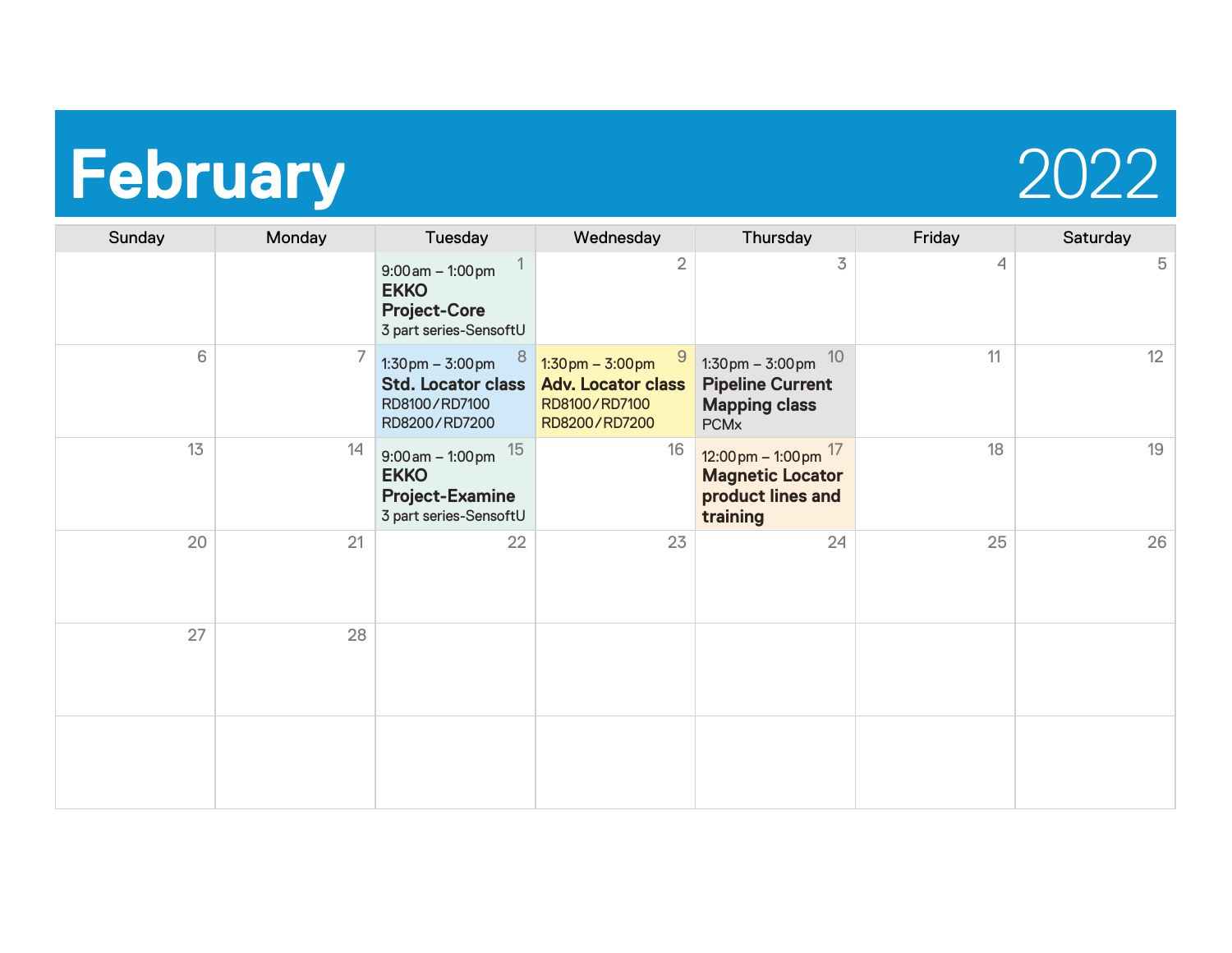# **March** 2022



| Sunday | Monday | Tuesday                                                                                                 | Wednesday                                                                                                             | Thursday                                                                                                  | Friday | Saturday |
|--------|--------|---------------------------------------------------------------------------------------------------------|-----------------------------------------------------------------------------------------------------------------------|-----------------------------------------------------------------------------------------------------------|--------|----------|
|        |        | $9:00$ am $-1:00$ pm<br><b>EKKO</b><br><b>Project-Reveal</b><br>3 part series-SensoftU                  | 2<br><b>GPR &amp; Cable</b><br><b>Locator workshop</b><br>www.excavationsafetyalliance.com/<br>damage-prevention-week | 3                                                                                                         | 4      | 5        |
| 6      | 7      | 8<br>$1:30 \text{ pm} - 3:00 \text{ pm}$<br><b>Std. Locator class</b><br>RD8100/RD7100<br>RD8200/RD7200 | $1:30 \text{pm} - 3:00 \text{pm}$<br><b>Adv. Locator class</b><br>RD8100/RD7100<br>RD8200/RD7200                      | 10<br>$1:30 \text{pm} - 3:00 \text{pm}$<br><b>Pipeline Current</b><br><b>Mapping class</b><br><b>PCMx</b> | 11     | 12       |
| 13     | 14     | 15                                                                                                      | 16                                                                                                                    | 12:00pm - 1:00pm $17$<br>u-LOCATE<br>overview<br>and training                                             | 18     | 19       |
| 20     | 21     | 22                                                                                                      | 23                                                                                                                    | 24                                                                                                        | 25     | 26       |
| 27     | 28     | 29                                                                                                      | 30                                                                                                                    | 31                                                                                                        |        |          |
|        |        |                                                                                                         |                                                                                                                       |                                                                                                           |        |          |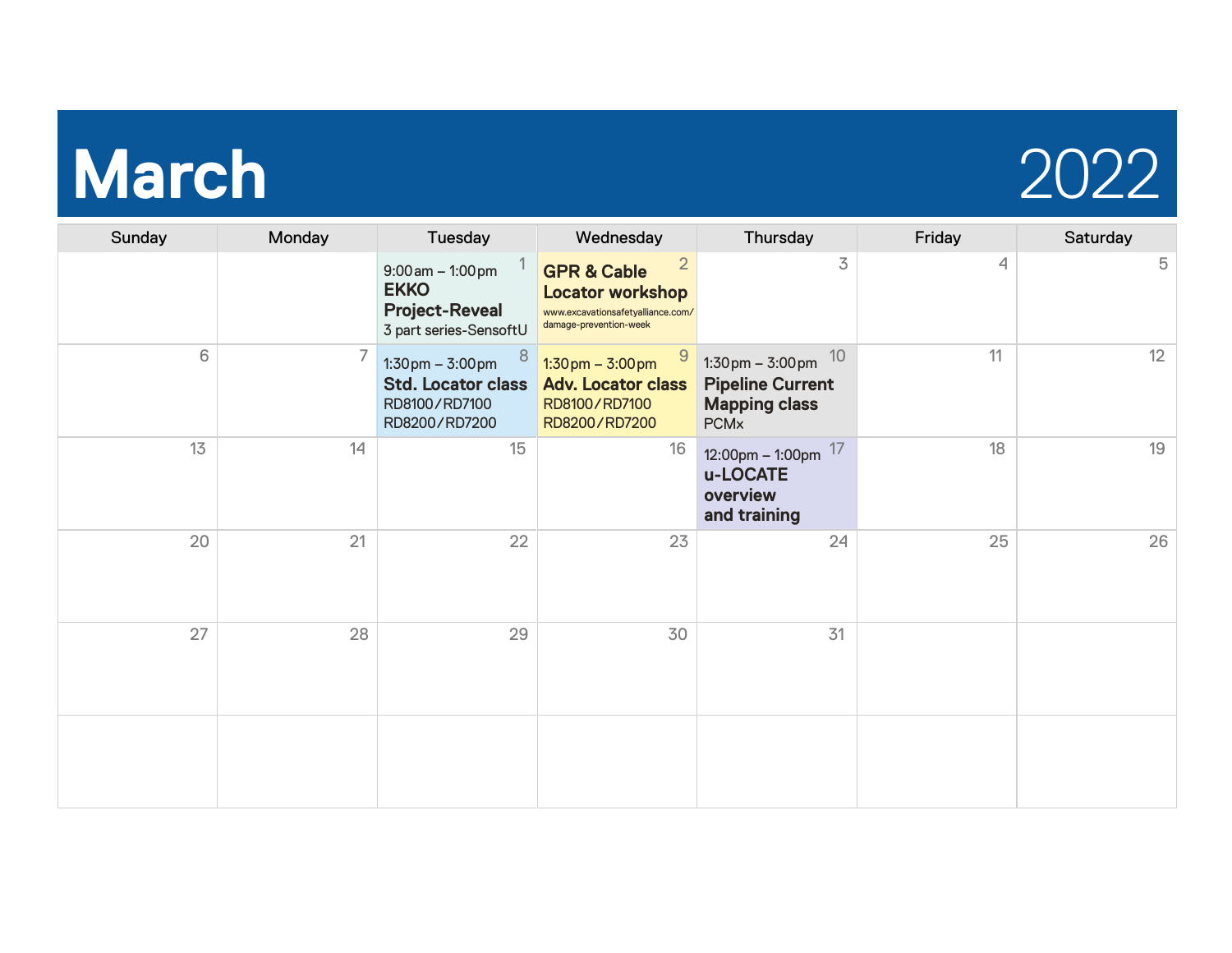

| Sunday         | Monday         | Tuesday                                                                                                              | Wednesday                                                                                               | Thursday                                                                                               | Friday | Saturday |
|----------------|----------------|----------------------------------------------------------------------------------------------------------------------|---------------------------------------------------------------------------------------------------------|--------------------------------------------------------------------------------------------------------|--------|----------|
|                |                |                                                                                                                      |                                                                                                         |                                                                                                        |        | 2        |
| $\overline{3}$ | $\overline{4}$ | $\overline{5}$<br>$1:30 \text{ pm} - 3:30 \text{ pm}$<br><b>Std. Locator class</b><br>RD8100/RD7100<br>RD8200/RD7200 | 6<br>$1:30 \text{ pm} - 3:30 \text{ pm}$<br><b>Adv. Locator class</b><br>RD8100/RD7100<br>RD8200/RD7200 | $1:30 \text{ pm} - 3:30 \text{ pm}$<br><b>Pipeline Current</b><br><b>Mapping class</b><br><b>PCMx</b>  | 8      | 9        |
| 10             | 11             | 12                                                                                                                   | 13                                                                                                      | 14                                                                                                     | 15     | 16       |
| 17             | 18             | 19                                                                                                                   | $20\,$                                                                                                  | 12:00pm - 1:00 pm $21$<br><b>REX overview</b><br>and training                                          | 22     | 23       |
| 24             | 25             | 26                                                                                                                   | $10:00$ am – 2:00pm $^{27}$<br><b>GPR: Principles</b><br>& Practice course<br>(online, instructor-led)  | $10:00$ am – 2:00pm $^{28}$<br><b>GPR: Principles</b><br>& Practice course<br>(online, instructor-led) | 29     | 30       |
|                |                |                                                                                                                      |                                                                                                         | https://sensoftu.com/catalog/info/id:165                                                               |        |          |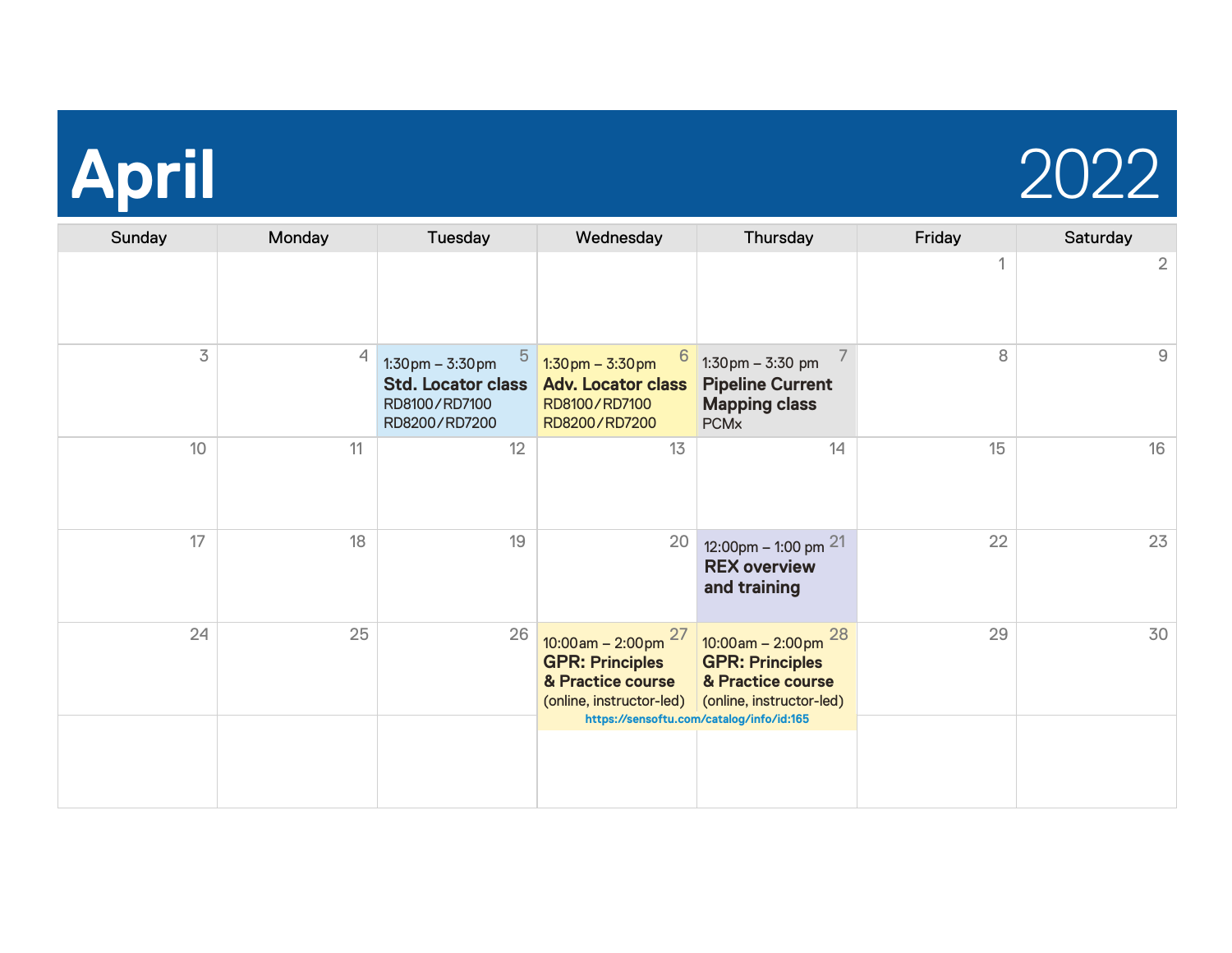

| Sunday | Monday         | Tuesday                                                                                                            | Wednesday                                                                                          | Thursday                                                                                                                | Friday | Saturday |
|--------|----------------|--------------------------------------------------------------------------------------------------------------------|----------------------------------------------------------------------------------------------------|-------------------------------------------------------------------------------------------------------------------------|--------|----------|
|        | $\overline{2}$ | $\overline{3}$<br>$1:30 \text{pm} - 3:30 \text{pm}$<br><b>Std. Locator class</b><br>RD8100/RD7100<br>RD8200/RD7200 | $1:30 \text{ pm} - 3:30 \text{ pm}$<br><b>Adv. Locator class</b><br>RD8100/RD7100<br>RD8200/RD7200 | $\overline{5}$<br>$1:30 \text{ pm} - 3:30 \text{ pm}$<br><b>Pipeline Current</b><br><b>Mapping class</b><br><b>PCMx</b> | 6      | 7        |
| 8      | $\mathsf{9}$   | 10                                                                                                                 | 11                                                                                                 | 12                                                                                                                      | 13     | 14       |
| 15     | 16             | 17                                                                                                                 | 18                                                                                                 | 19<br>12:00pm - 1:00pm<br>u-LOCATE<br>overview<br>and training                                                          | 20     | 21       |
| 22     | 23             | 24                                                                                                                 | 25                                                                                                 | 26                                                                                                                      | 27     | 28       |
| 29     | 30             | 31                                                                                                                 |                                                                                                    |                                                                                                                         |        |          |
|        |                |                                                                                                                    |                                                                                                    |                                                                                                                         |        |          |